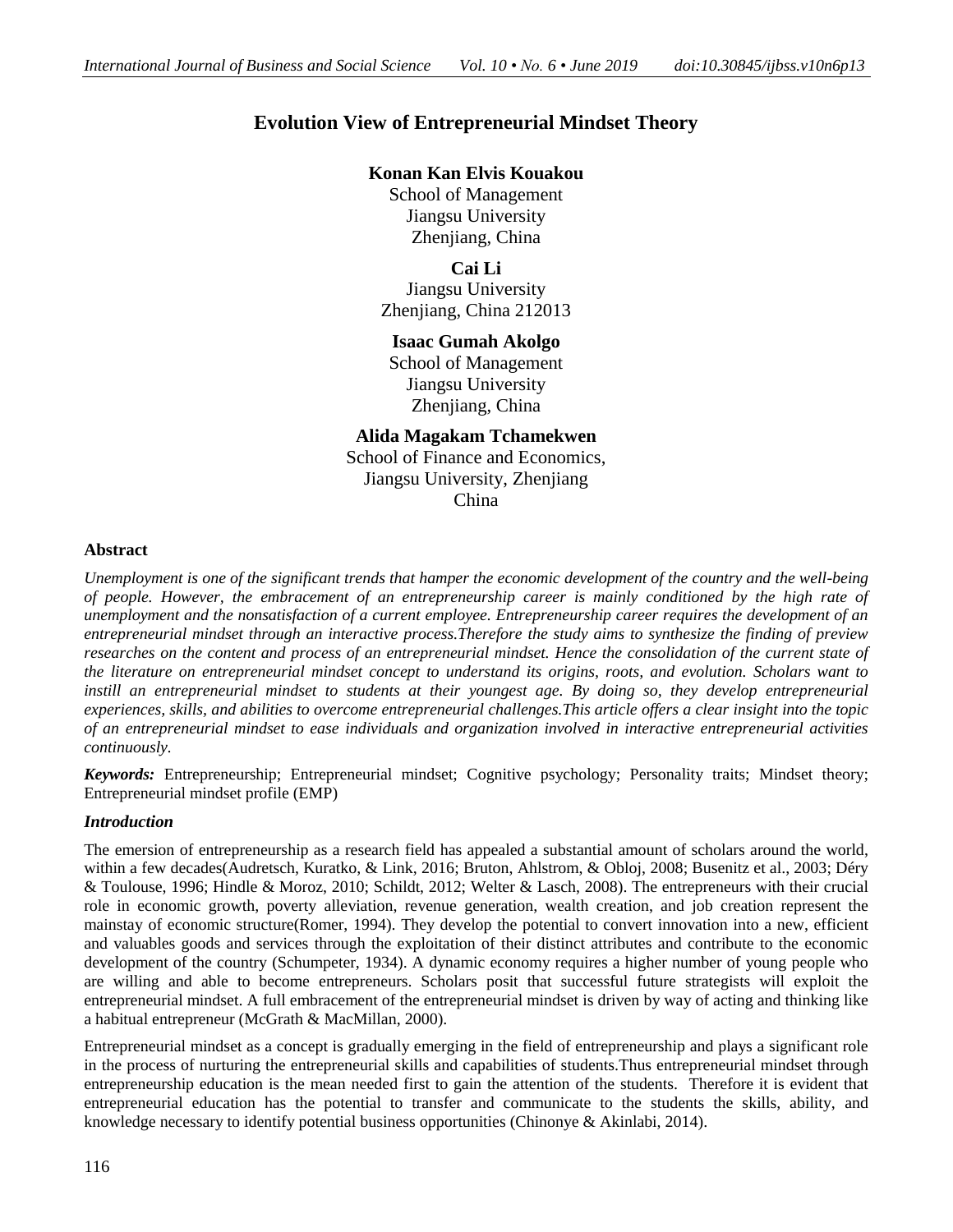Scholars conducted a significant amount of research work on the topic of an entrepreneurial mindset to help students, individuals, and organizations overcome their entrepreneurial challenges in order to become more entrepreneurial and increase entrepreneurial outcomes and activities.

Entrepreneurial mindset and organization culture studies facilitate the identification of individuals and organization which are susceptible to be more entrepreneurial and more likely to engage in entrepreneurial action. The inclination to discover, evaluate and exploit opportunities refers to the entrepreneurial mindset. Furthermore, the perception of an entrepreneurial mindset lies into the ability to sense, act and mobilize under uncertain condition rapidly [\(Haynie,](#page-12-3)  [Shepherd, Mosakowski, & Earley, 2010\)](#page-12-3). It is the state of mind of an entrepreneur which allows him to analyze the world and the opportunities and possibilities that it offers [\(Reed & Stoltz, 2011\)](#page-12-4).

This article aims to synthesize the finding of preview researches on the content and process of an entrepreneurial mindset. Hence the consolidation of the current state of the literature on entrepreneurial mindset concept to understand its origins, roots, and evolution. This paper is a review of literature which intends to provide a better understanding of the entrepreneurial mindset concept. A clear insight of an entrepreneurial mindset will go through an in-depth elaboration of several key subtopics discussed by scholars.

## **1- Entrepreneurship**

## **1.1Genesis of entrepreneurship**

Entrepreneur is a French word which had its first appearance in the literature in 1253. At that time it was used in different forms. The term Entrepreneur was inspired by the French verb "entreprendre" which means "undertaker" as in the sense of someone undertaking a significant project.The history of an entrepreneur has started with the philosophical thinking of three authors. Richard Cantillon, Jean Baptiste say, and Joseph Alois Schumpeter through their various writings were the foremost pioneers that firstly reflect extensively on the role of entrepreneur. Therefore dig into the writings of these three pioneers is the easiest way to comprehend the concept of an entrepreneur at different point of view.

## **1.2Three pioneers in the field of entrepreneurship**

Cantillon Richard was a French venture capitalist seeking an investment opportunity that can produce more than the average yields. As an investor, Cantillon perceived the element of risk as a core aspect of entrepreneurial projects and took it in consideration of what he meant by being an entrepreneur [\(Cantillon, 1755\)](#page-11-5). According to Alois Joseph Schumpeter, the function of an entrepreneur was evident in the mind of Cantillon,but that time nobody has entirely formulated it. According to Cantillon(1755), the word entrepreneur refers to a person who initially gets an idea to purchase raw material at a well-known price and sell it at an unknown price to make some profit. Through the definition formulated by Cantillon, we can visualize the intermediary role attributed to the entrepreneur while instigating a change.

Jean-Baptiste Say is the second authors that had significantly contributed to the field of entrepreneurship. Besides, being a prolific writer, Jean Baptiste Say is an entrepreneur that belongs to an entrepreneurial family who identified the element of innovation as the most characteristic of becoming an entrepreneur. Through his writing, he intended to convince people of the massive impact of the entrepreneur in the development of an economy. Therefore Say emphasizes his writing on how to stimulate people desires to be an entrepreneur. He viewed entrepreneurs as being individuals who could do new things, individuals who could accomplish more with less, and individuals who might acquire more by achieving something in another or diverse way[\(Say, 1815,](#page-13-3) [1996\)](#page-13-4). In this way, Say perceives the entrepreneur as an economic player whose exercises produced an added value. Schumpeter underlined that Say was the first to draw a distinct contrast between the role played by both the entrepreneur and capitalist, in his most exceptional work on the history of economic [\(Schumpeter, 1954\)](#page-13-5).

The experts have allocated Schumpeter as the author with relevant work on the association between entrepreneurs and innovation. By taking over the proposed entrepreneur definition by Say, he posits that the perception and the exploitation of new opportunities is the essence of entrepreneurship [\(Schumpeter, 1928\)](#page-13-6). The visit to the Australian-Hungarian empire made Schumpeter more dynamic in the definition of the role played by an entrepreneur. Thus he indicated that the revitalization of the economy and the organization mostly requires the need of an entrepreneur. A century after, the thing beyond the writing of Schumpeter tend to be more complex and more complete. Therefore [Schumpeter \(1934\)](#page-13-2) connected innovation by the entrepreneur with five components that are; the introduction of new goods, the introduction of new methods application, the opening of a new market, the takeover of a source of supply of raw material, and the carrying out the new organization of industry.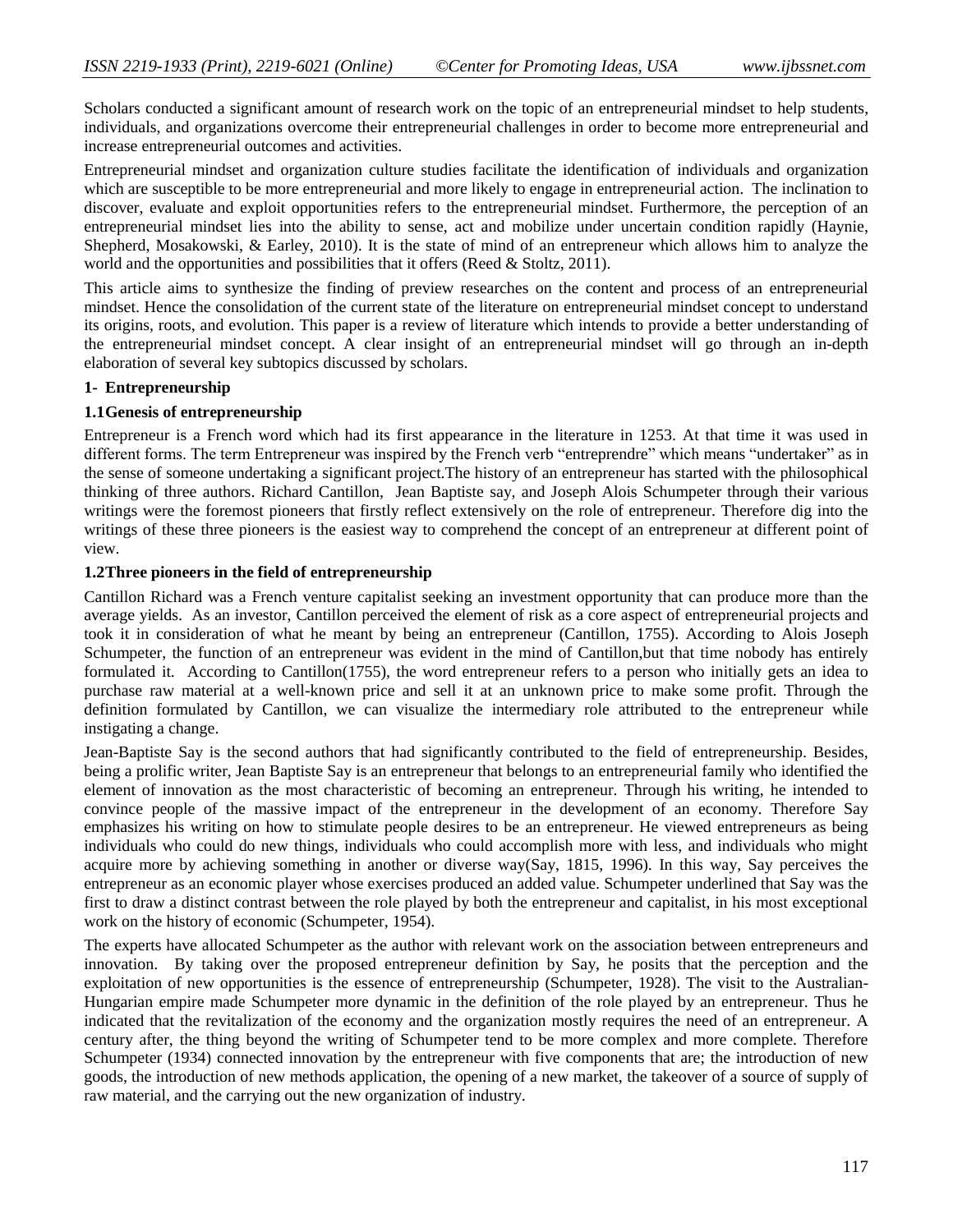The observation of inclusion of the term new venture creation in the proposed definition of innovation by Schumpeter made his work fascinated. Schumpeter writings frequently referenced the concept of creative destruction to allude the contribution of change by the entrepreneur. During Schumpeter's lifetime, the term entrepreneur was used to allude to what in the present day is called intrapreneur.

The reflection of the three pioneers was based on the term entrepreneur, the role, and the characteristics that define an entrepreneur. Their thoughts have contributed to the creation of a considerable database that helps many authors to build upon it.

## **1.3 Defining the theory of entrepreneur (ship).**

The field of entrepreneurship does not come under a specific definition. The domain has addressed by different scholars adhering to different conceptualizations. From a perspective point, there is no unique and best absolute of defining an entrepreneur and its roles. Therefore scholars formulate their definition of entrepreneurship according to their standpoint or perspectives. Thus Taylor (1947) said that just like there is no one best way. From the table1 and figure 1, we observe that seven(7) components have been the emphasis element of several prominent authors while formulating their definitions of entrepreneur or entrepreneurship. Those elements were regrouped into three different levels which demonstrated the level of importance of those components while preparing a definition of an entrepreneur. Scholars have identified opportunity recognition as the essential characteristics of an entrepreneur according to the analysis of the table and figure above. Therefore the definition of an entrepreneur or entrepreneurship should firstly start by opportunity recognition before adding the rest of the components. That"s why given these all definitions, Shane and Venkataraman's definition is significant. Still, scholars agree that opportunity recognition and exploitation of the entrepreneurial opportunity are the heart of entrepreneurship.

## *2- Entrepreneurial mindset*

## **2.1A shared definition of entrepreneurial mindset theory**

The notion of an entrepreneurial mindset is being referenced by the state of mind that change the status of an individual into an entrepreneur. Therefore an individual becomes an entrepreneur thanks to its state of mind which allows him to analyze the world and the opportunities and possibilities that it offers (Reed and Stoltz, 2011). According to Ferrero and Fioro(2014), entrepreneurship mindset is all about the analysis of the world, its opportunities and possibilities, also the understanding how an individual can contribute to the construction and progress of the economic and social system and finally the conversion of ideas into action to attain objectives. Mcgrath and MacMillan(2000) formulated an entrepreneurial mindset definition based on three factors; the ability to sense, the ability to act rapidly, and the ability to mobilize resources even under unsettled conditions. Furthermore, the perception of an entrepreneurial mindset as a growth-oriented perspective is another way to define it. Haynie et al.(2010) develop a situating metacognitive method of entrepreneurial mindset based on the definition that this concept refers to the ability to sense, act and mobilize under uncertain condition rapidly. Then Valerio et al. (2014) come out with their definition of entrepreneurial mindset which has been referenced as the socio-emotional skills and overall awareness of entrepreneurship associated with entrepreneurial motivation and future success as an entrepreneur.

#### **2.2Exploring the entrepreneurial mindset**

Entrepreneurship spirit or entrepreneurial initiative can be used to frame entrepreneurship insofar as those terms describe the whole idea behind entrepreneurship. Doing entrepreneurship business implies that an individual has to determine and utilize opportunities proposed by the environment. Entrepreneurial spirit also denoted as an entrepreneurial mindset is an innovative practice which leads to discover and evolve opportunities and then set up the right behavior to effectively exploit those opportunities. Therefore the establishment of an entrepreneurial mindset become primordial to restore the competitive spirit of economic entities as well as the socio-economic lifestyle of people. It will enhance value creation and job formation (Thompson, 2004). The entrepreneurial mindset in education purpose help students access to an entrepreneurship education course and facilitate the development of teaching method to spread the entrepreneurial awareness and gain entrepreneurial skills. Although Ireland, Hitt, & Sirmon(2003) concluded that an entrepreneurial mindset could facilitate the promotion of flexibility, creativity, ongoing innovation, and renewal. This situation based on learning processes to the improvement of the cognitive oscillation of the human mind generates the movement from a unique individual nature. Building a metacognitive model of entrepreneurial mindset on the cognitive skills was to shift the attention from interrogating the cognitive abilities that individuals utilize to define entrepreneurial opportunities to the process through which entrepreneur promote and acquaint higher-order cognitive strategies or metacognition (Haynie et al., 2010). Therefore they conceptualize the cognitive skills model of entrepreneurial mindset base upon situating metacognitive abilities approach.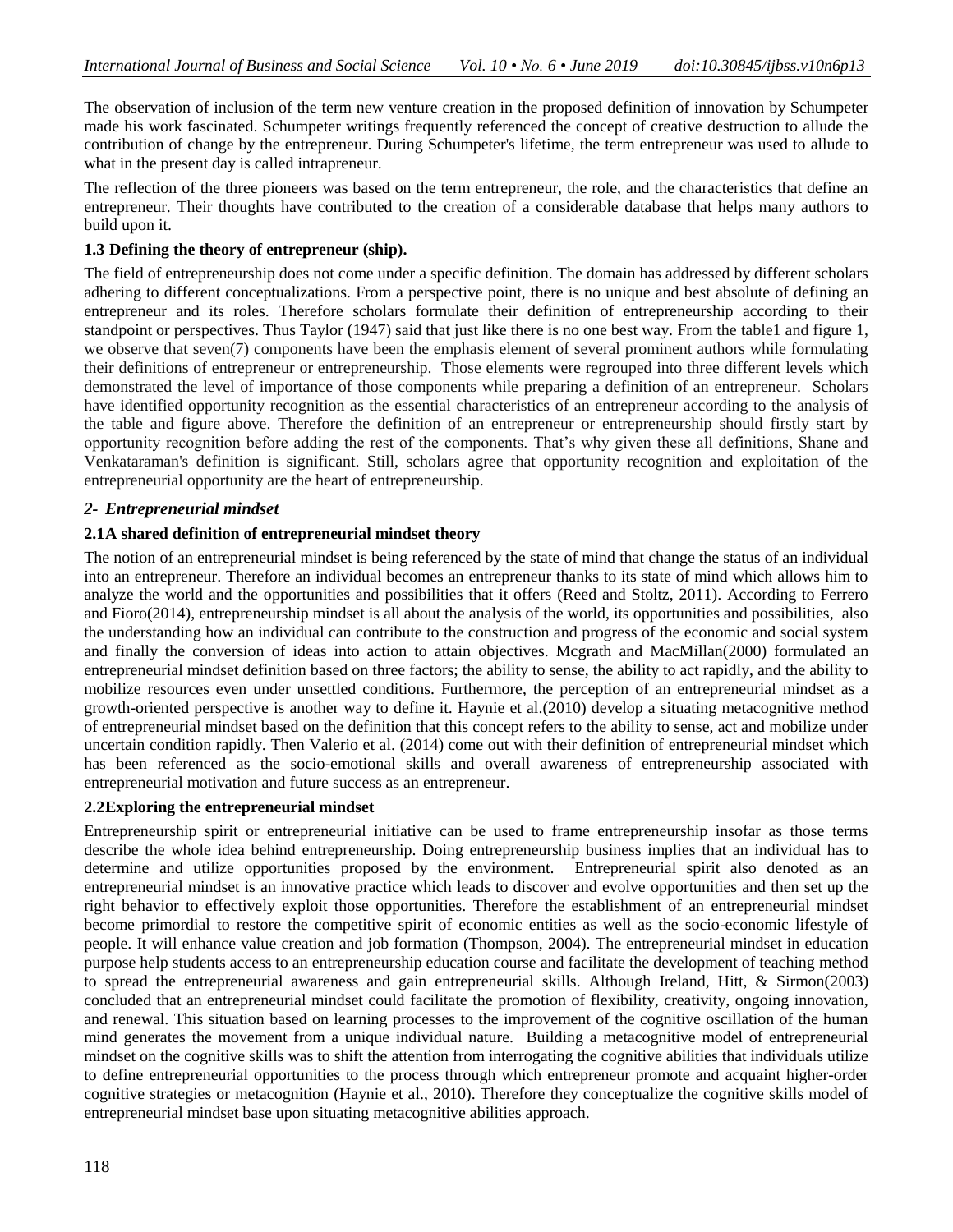Self-efficacy has been the needed element within the cognitive and metacognitive abilities approach that may be considered as a fundamental prerequisite to strengthen and efficiently promulgate the entrepreneurial mindset (Mauer, Neergaard, & Kirketerp, 2009). Self-efficacy is a complex psycho-social that can be used to enhance entrepreneurship education. It is not perceived as an inborn trait and has clear benefits of yielding risk and uncertainty. Entrepreneurial mindset through its elaboration brought by the personality traits, cognitive abilities, and the metacognitive process has been admitted useful in entrepreneurship education especially in business oriented and arts area (Pollard & Wilson, 2014).

An individual who efficacy transform an entrepreneurial process through the mean of entrepreneurial mindset demonstrated how important mean represents the custody of an entrepreneurial mindset (McGrath and MacMillan, 2000). Furthermore, it is one of the critical features to be considered in the success or failure of SME "s. It means that a business without entrepreneurial mindset adoption is more susceptible to fail than succeed (Dhliwayo & Van Vuuren, 2007). A successful business environment needs the presence of entrepreneurial mindset to help the manager in their process of outgrowing old management principles to cut down the high rate of business"s failure (Kuratko, 2002). Thus, the development of a creative mindset within the organization is suitable to set up innovation purpose, take advantage of the market and add value to the business (Faltin, 2007). Many researchers have significantly contributed to the evolution of the entrepreneurial mindset concept. According to the review of various research, the perception of entrepreneurial mindset includes two dimensions. Therefore entrepreneurial mindset development is connected to personality and cognitive psychology.

#### **2.3Personality psychology in the development of an entrepreneurial mindset**

According to the study conducted by [Cromie\(2000\)](#page-11-6) attributes such as the need for achievement, internal locus of control, calculated risk-taking, tolerance of ambiguity, creativity, need for autonomy and self-confidence, are mainly connected to personality. Simultaneously those several attributes have been used to run the general enterprising tendency test. This test developed by the Durham university business school is also useful to measure the one's level of motivation. Patterns of adaptive learning scales (PALS) is a set of scales that have been developed in the education sector for the identification of attributes personal achievement goal-orientation, efficacy, self-handicapping strategies, avoiding of unknown or novel options and self-presentation[\(Midgley et al., 2000\)](#page-12-5).

The benefit of mastery-approach goals compare to the performance motivation goals is judged more in line with the theory of goal motivation and mindset formulated in the work of [\(Dweck & Leggett, 1988\)](#page-12-6). In the process of gaining insight into the concept of entrepreneurial personality, several studies have focused much more on the big five personality theory[\(Midgley, Kaplan, & Middleton, 2001\)](#page-12-7). Thus, the personality trait represents an adding value for a better understanding of entrepreneurial behavior. Whenever the study is related to the factors that affecting entrepreneurship, personality trait should be considered as an essential element of a multi-dimensional theory of variables, process and environmental[\(Zhao & Seibert, 2006\)](#page-13-7). Similarly, Zhao et al.(2010) argued that personality trait plays a significant role in the process of comprehending entrepreneurship but also support that this is a role where other variables must be included. According to [Brandstätter\(2011\)](#page-11-7)[;Leutner, Ahmetoglu, Akhtar, & Chamorro-Premuzic](#page-12-8)  [\(2014\)](#page-12-8), personality traits foretell an individual's intention to create and have a successful business. Therefore they pointed out the real correlation between the personality traits of the Big Five model and the success of entrepreneurial activities. However previous meta-analytical studies reveal that the innovativeness traits of the big five model foretell a better outcome compared to the conscientiousness and extroversion traits.

#### **2.4Cognitive psychology in the development of an entrepreneurial mindset**

The cognitive practices that many researchers have fundamentally focus on to understand the entrepreneurial mindset are the ones that hamper adaptive cognitions in a dynamic and uncertain environment [\(R. K. Mitchell, Smith,](#page-12-9)  [Seawright, & Morse, 2000\)](#page-12-9). Mitchell et al. (2000) develop an interest in cognitive science in pursuit of a better understanding of the entrepreneurial mindset concept. Therefore they have started drawing on learnings from the cognitive science to challenge the focus on entrepreneurial personality attributed brought by various researchers in their studies. Their definition of entrepreneurial cognition regroup the knowledge structure, the judgments or decisions, also venture creations, and growth. Entrepreneurial cognition is the use of knowledge structure to make an assessment, an individual judgment or decision to evaluate the opportunity and create a business venture to achieve growth. Later on, [Fayolle\(2012\)](#page-12-10) came out with the connection between an individual state of mind and entrepreneurial activities and outcomes. Therefore entrepreneurial mindset by definition refers to the particular state of mind which directs human conducts towards entrepreneurial activities and issues. [Baron\(2004\)](#page-11-8)provided some suggestions to explain how cognitive psychology may append insights into critical aspects of the entrepreneurial process.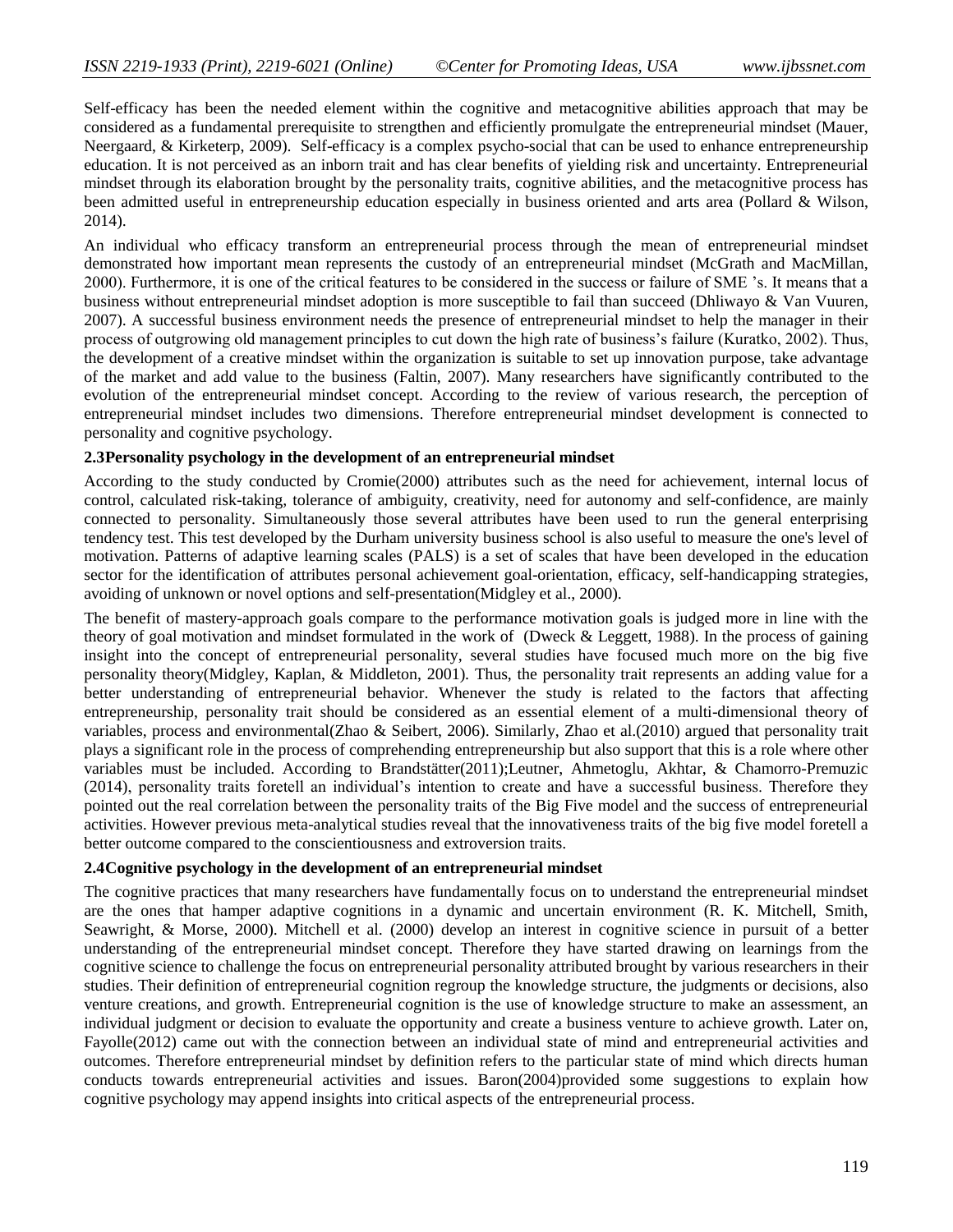The author investigates research which focuses on answering those three specific questions; why the choice to become an entrepreneur or not? Why some people and not others capture opportunities recognition that can lead to a productive outcome? Why do some entrepreneurs succeed and others not?

Baron (2004) closed by expressing that a cognitive perspective can demonstrate incredibly significant to the area of entrepreneurship and proposed how a broad scope of cognitive elements may show useful for future research.

#### **2.5Theory of mindset: Fixed and Growth mindset**

The proposed theories of Dweck and Legget's in their earlier research denoted entity, and incremental framework has seen their names respectively change into fixed and growth mindset theories since 2006. Those new appellations are commonly used to refer to the old designation of the entity and incremental framework.

However, Dweck stated that an individual could either hold a fixed mindset or growth mindset and not both of them combine. Thus, a fixed mindset represents a mindset that makes an individual believes in his qualities that are considered to be carved in stone and also unlikely to change. However, growth mindset deals with the belief that an individual may adopt a mindset which can grant changes and growth through his effort. In brief, the growth mindset implies the personal endeavor that everyone may have for achieving change and growth [\(Dweck, 2006\)](#page-11-9).

Individual response to the surrounding world is guiding by the influence those mindsets have on him. Therefore this influence describes whether an individual responds to challenges, effort, obstacles and the success of others in a consciously or an unconsciously manner. According to [Johnson\(2009\)](#page-12-11), a person with low confidence and fixed mindset will come out with low-performance goals as results. Therefore the person will face challenges in a helpless characteristics manner pattern of typical behaviors, feelings, and thoughts. Meanwhile, a person with growth mindset believes that he can succeed and face challenges through the adoption of learning goals. Researchers in need to further exploration of mindsets should consider the research that has most contributed to the understanding of fixed and growth mindset as the starting point of their studies [\(Rucker & Galinsky, 2016\)](#page-12-12).

## **2.6 Perception of entrepreneurial mindset through education**

According to [Mitchell\(2007\)](#page-12-13), the field of entrepreneurship through management practices has developed the mindset of a researcher seeking to promote technical and business opportunities within the corporation. Therefore adopting an entrepreneurial mindset helps in challenge recognition and also set the researcher up to overcome those challenges. Thus, the author highlights the importance of leaning at least one course in entrepreneurship field. More than 60% of U.S colleges and universities offer at least one course in entrepreneurship to facilitate the development of entrepreneurial intention of their students and gain entrepreneurial experience during their youngest ages. The authors argue that the entrepreneurial experience and mindset are an invaluable guide to the young industrial researcher as it legitimizes many of the best management practices needed to capitalize on the technological opportunity.

The investigation of the study base on a sample of 242 business school students reveals that implementing entrepreneurial mindset is more correlated to entrepreneurial activities compared to elaborating one[\(Mathisen &](#page-12-14)  [Arnulf, 2013\)](#page-12-14). This fact demonstrates the non-relationship between elaborating entrepreneurial mindset and the entrepreneurial activities. According to the result, individuals with implementing an entrepreneurial mindset are susceptible to increase their entrepreneurial activities. It means that implementing entrepreneurial mindset lead an individual to take entrepreneurial action under uncertainty. Meanwhile, individuals with elaborating mindset may collapse between the intentions to become an entrepreneur and taking the actions to be an entrepreneur. Thus, more cognitive activity and doubt become the challenges of individuals that are adopting elaborating mindsets. Mathisen  $\&$ [Arnulf\(2013\)](#page-12-14)rely on revealing that the difference between analysis and action, made in the mindsets of entrepreneurs is discernible. Thus, implementing mindset which is referred to the decisive actions strategies are superior to the elaborating mindsets which are qualified to be the analytical thinking of an entrepreneur [Bellotti et al. \(2014\)](#page-11-10)elaborate on the benefit that adopting a serious game in a university can bring to the development of students entrepreneurial mindset. This study was based on the experience gain by the researchers under the eSG project. The primary objective of the eSG project was to make students get familiar with the basic concept of entrepreneurship and the management theory of the company through continuous practical stance.

[La Guardia, Gentile, Dal Grande, Ottaviano, & Allegra\(2014\)](#page-12-15) demonstrate how important entrepreneurial education has driven the development of an entrepreneurial mindset of young students. Entrepreneurial education plays multiple roles in the process of acquiring knowledge and skills for entrepreneurial activities by being a method of learning as well as a subject of learning. The development of a young student"s entrepreneurial mindset being the primary purpose of the research, the authors emphasizes its research on the PNPV learning model and experiential learning theory (ETL). Thus, based on a serious game the learning motivation of students can considerably increase and also have a valuable impact on classroom education and the training program.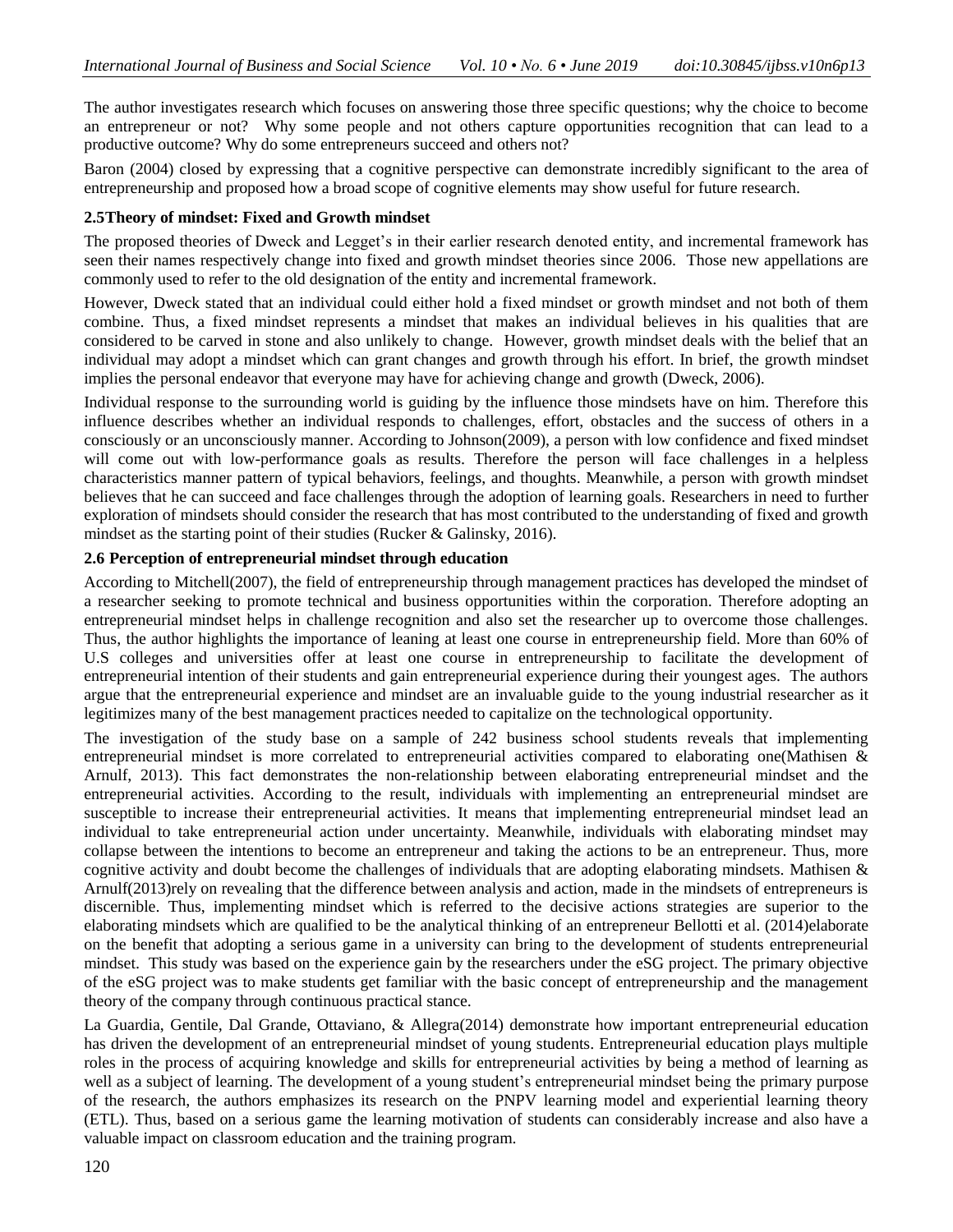The article portrays a mixed model grounded on the utilization of a serious game to improve entrepreneurial skills and knowledge among young students. Both the model and the game were expounded and developed by taking into consideration the model of an EU-funded project. The project titled I can …I cannot …I got from the PNPV project was mainly to introduce and stimulate the entrepreneurial mindset of young students with special regards to small business, cooperatives, and social businesses. The researchers [Lindh & Thorgren\(2015\)](#page-12-16) elaborates on what policy directions for training and development of young people"s entrepreneurial mindsets and characteristics mean in practice by reviewing the antecedents of entrepreneurial traits that appear in business and education contexts. The study reveals that although an entrepreneurial mindset is defined as "the ability to sense, act, and mobilize under uncertain conditions" (Haynie, Shepherd, Mosakowski and Earley, 2010) in entrepreneurship and business literature, its meaning in education literature is unclear regarding both what it means in practice and what strategies and practices foster such mindsets.

The idea of an entrepreneurial mindset in business literature is founded on the cognitive process of how people perceive, connect, and process information about the self, others, tasks, and uncertain environments. Education contexts highlight teachers' attitudes and behaviors or learning environments, as the most relevant factors. By comparing antecedents of an entrepreneurial mindset in business and education contexts, the components of entrepreneurial characteristics emerge as essential to fostering an entrepreneurial mindset, rather than nurturing the features themselves[\(Lindh & Thorgren, 2015\)](#page-12-16).

#### **2.7 Dimensions and emerging characteristics of entrepreneurial mindset**

Various dimensions have been discussed by several researchers to investigate the measurement process of an entrepreneurial mindset. Table 2 regroups every dimension of an entrepreneurial mindset that has been the object of investigation in the process of entrepreneurial mindset measurement. Depending on the focus of the research, it is undeniable that various tools have been used to measure specific dimensions of the entrepreneurial mindset. Commarmond (2017) formulated a quantitative scale to gauge an entrepreneurial mindset with the help of those dimensions extracted from previous works of literature. Each element is followed by a specific number which represents the appearance times in a literature review. From the previous studies conducted by scholars, eleven (11) key themes have been identified as the core characteristics of an entrepreneurial mindset. These components are qualified as emerging features of the entrepreneurial mindset that are relevant to define and have a better understanding of this concept. Multiple authors have provided in-depth learning of each characteristic in their works. (See table 3)

#### **2.8 Measurement for the entrepreneurial mindset**

[Davis et al. \(2016\)](#page-11-11)investigate a research study on developing a new measure of entrepreneurial mindset by looking at the previous research done by various authors. According to previous literature, scholars focus much more on personality traits instrument to attempt to measure individual characteristics associated with entrepreneurial intention and behavior. Therefore personal instruments such as the five-factor model FFM [\(Costa & McCrae, 1992\)](#page-11-12), the 16PF[\(Cattell, Eber, & Tatsuoka, 1970\)](#page-11-13), general enterprising tendency (GET) by Durham University Business School [\(D.U.B.S, 1988\)](#page-11-14), entrepreneurial attitude scale EAS [\(Robinson, Stimpson, Heufner, & Hunt, 1991\)](#page-12-17), Measure of entrepreneurial bent and abilities META [\(Ahmetoglu, Leutner, & Chamorro-Premuzic, 2011\)](#page-11-15), were the focal point of many research articles which deals with the measurement of entrepreneurial mindset as a central topic. Each personality instrument has provided a theoretical context that allows the researcher to comprehend the role of specific traits. Entrepreneurial mindset by definition is the constellation of motives skills and thought process that differentiates entrepreneur to non-entrepreneurs and that contribute to entrepreneurial success. However, based on the 14 major scales, Haynie, Shepherd, Mosakowski and Earley (2010) designed the entrepreneurial mindset profile (EMP) which seeks to measure entrepreneurial mindset more comprehensively compare to the previous personality instrument. The personality traits of the EMP are undoubtedly composed of seven (7) elements that are independence, limited structure, non-conformity, action orientation, passion and need to achieve. Meanwhile, the skills items of the EMP are future focus, idea generation, execution, self-confidence, persistence, and interpersonal sensitivity.

The use of EMP can be more beneficial in important perspective. EMP will benefit to any organization in need of supporting entrepreneurial activities among their employees. It will also provide valuable feedback that helps an organization in the formation of their entrepreneurial teams. In the educational sector, the use of EMP will facilitate the understanding of students of the entrepreneurial concepts and also the perception of their unique style.In collaboration with Allan Gray Orbisfoundatio[nCommarmond \(2017\)](#page-11-16)wrote a review article titled "in pursuit of a better understanding and measure for the entrepreneurial mindset." In this review paper, they provide the necessaries information of what has been discussed so far by several authors on the topic of an entrepreneurial mindset. Regarding the measure of the entrepreneurial mindset, they came out with the conclusion that the currents tools show some limits.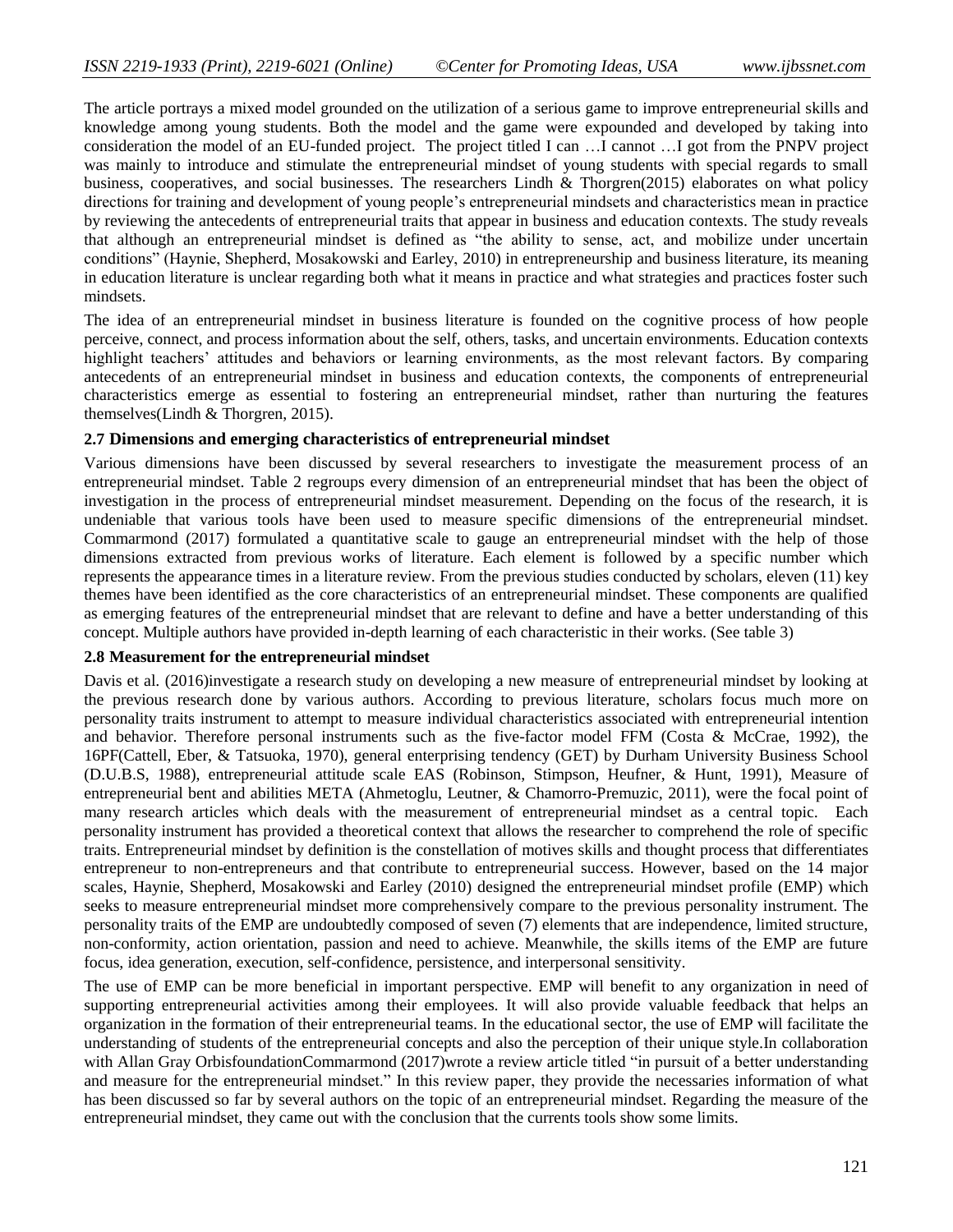Therefore based on that limitation they proposed to develop a quantitative survey with the intention of it being piloted, tested and refined in South Africa and later on replicated in other countries. According to their studies, they will propose a different survey from the previous one which will measure their identified dimensions base on their proposed definition of an entrepreneurial mindset[\(Commarmond, 2017\)](#page-11-16).

From the previous literature, they found that several researchers came out with its definition of entrepreneurial mindset by adding their own unique take of this concept. Therefore a common understanding entrepreneurial mindset emerges where it relates to how one's thinking or state of mind (conscious or sub-conscious) or the lens through which one sees the world [\(Reed & Stoltz, 2011\)](#page-12-4)influences one's propensity for entrepreneurial activities and outcomes. Throughout deep research, they will determine either go for a quantitative survey using Likert scale question or semantic differential questions. But this quantitative survey will include relevant demographics questions such as; age, gender, level of education, employment and vocational status to help differentiate between the core features.

## **2.9 Others contribution to the entrepreneurial mindset literature**

Now as never before, familiar challenges require bold, novel approaches. Registered dietitians will benefit by cultivating an entrepreneurial mindset that involves being comfortable with uncertainty, learning to take calculated risks, and daring to try it [\(Matheson, 2013\)](#page-12-18). An entrepreneur is someone who takes risks to create something new, usually in business. But the entrepreneurial mindset is available to anyone prepared to rely only on their abilities for their economic security and expect no opportunity without first creating value for others. In this article titled "cultivating an entrepreneurial mindset," she shared what she called success formula to be an entrepreneur and cultivate an entrepreneurial mindset. This formula was elaborated into five (5) steps that are being well prepared, having an international network of colleagues, being a self-directed learner, creating a business that is sustainable and has a key relationship[\(Matheson, 2013\)](#page-12-18).

Therefore she believes that adopting an entrepreneurial mindset is the way forward to be who you are; to be the best that you can and want to be. When you can create your opportunities, you never need to be fearful again. Try achieving intended results. As you are successful and gain confidence, do it! Dare to take a risk; dare to do what you were meant to do, to become who you were expected to be. [Pfeifer, Sarlija, & Susac\(2016\)](#page-12-19)researched to determine the relationship between four (4) variables that are entrepreneurial identity, entrepreneurial self-efficacy, social norms, and personal business exposure. The relationship between those variable has been perceived as a paramount shaper of an entrepreneurial mindset. In their paper, they came out with the implication that self-efficacy and entrepreneurial identity mediate the number of personal, contextual or situational factors, including the educational impact on intention. In his article titled as "the counter-conventional mindset of entrepreneur" [Mullins\(2017\)](#page-12-20) conclude that six (6) common patterns labeled the counter-conventional mindset and behaviors. Those patterns are (1) yes, we can (2) beg, borrow or steal, (3) think narrow, not broad, (4) problem first, not product-first logic, (5) No is something waiting to be turned into Yes and (6) ask for the cash and ride the float. According to Mullins(2017), an individual can be an entrepreneur by learning these six model of entrepreneurial thought and action. Therefore this is a sign that entrepreneurs are made and not only born.

## *Conclusion and Future research*

This review paper is a combined study of both the idea of entrepreneurship and entrepreneurial mindset concept from various perspectives and viewpoints of several scholars.This article is a reference to what has been done so far in the process of understanding entrepreneurship as an emergent field. Moving forward the definition of the term entrepreneur is the first step to investigate the study on entrepreneurship. Therefore this article provides relevant information on who and what an entrepreneur is. A tabulated list of entrepreneur or entrepreneurship definition has been granted based on the thoughts of several researchers. Each author contributed to the evolution of the field by emphasizing on the element that he founded more valuable while elaborating the definition of entrepreneur. This paper provides relevant information on the cognitive aspect and personality traits of understanding entrepreneurial mindset theory. It also revealed the model that has been used by researchers to measure mindset and even entrepreneurial mindset base on a tabulated list of dimensions from the literature review. Through the success and limit of those multitude model, a quantitative survey has been recommended as a universal measure for the entrepreneurial mindset. Information in this article has been presented to the public and can be used by any organization, any individual and any researchers who have shown interest in the field of entrepreneurship especially in the process of understanding entrepreneur mindset. This paper combined both entrepreneur and entrepreneurial mindset concept and presented a broad overview of these two concepts that can be used to further research in the same area.Entrepreneurship should not be the only concern of students or people with higher education. Everyone should have the chance of building an entrepreneurship career because the entrepreneurs are the mainstay in the economic development of the country.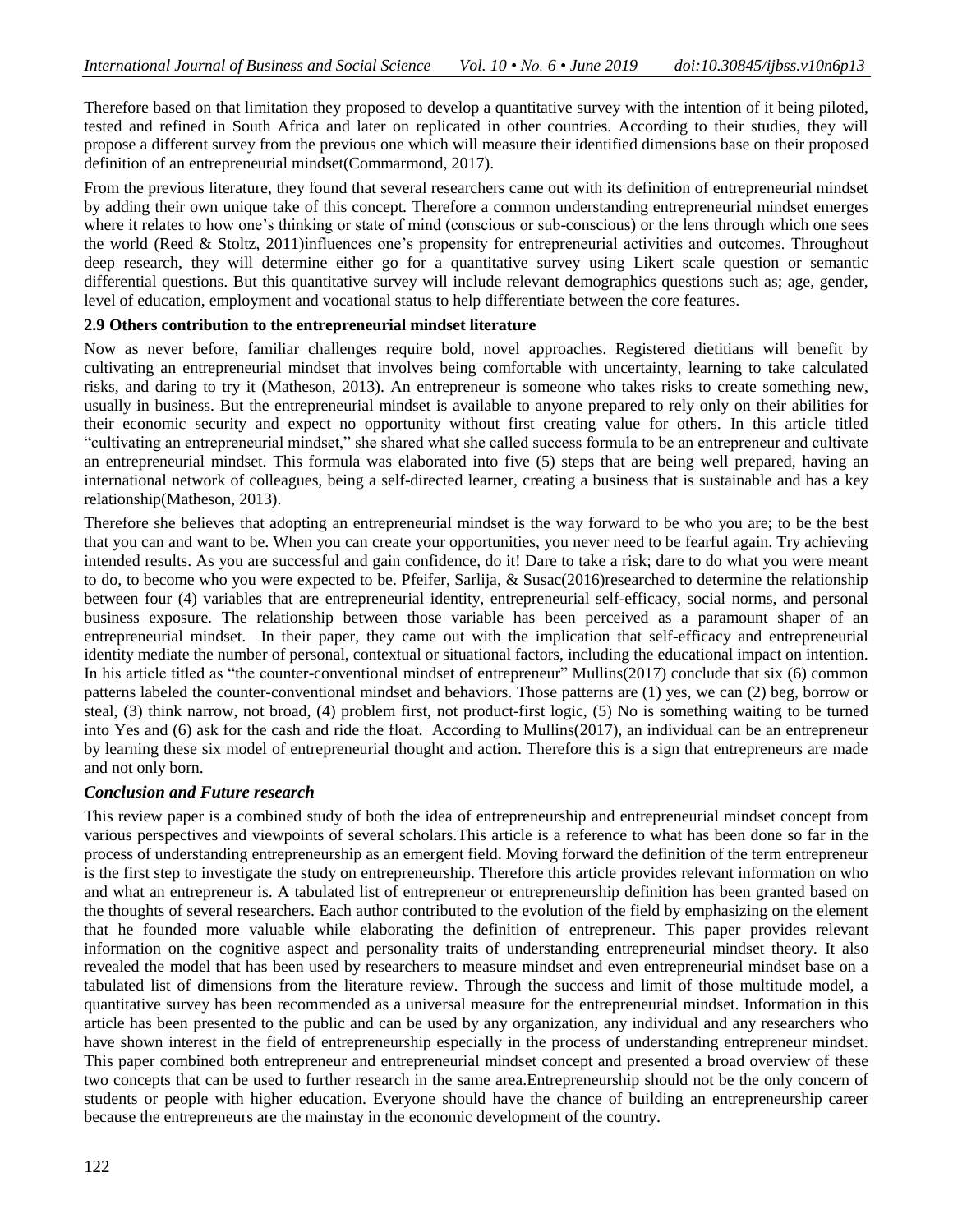The fact is that rural area is neglected whenever we talk about government policies and regulations to foster entrepreneurship in the rural area. However rural communities represent also a human resource that contributes to the economic growth of the country. Therefore what can be done to help rural communities increase entrepreneurial activities in the rural area? How can entrepreneurial mindset be developed within a rural area? What mechanism to be used to educate rural communities who present high rate of illiterate people?

## **Tables and figures**

## **Table1:Definition of entrepreneur(ship)** *retrieved from***[\(Bosman & Fernhaber, 2018;](#page-11-17) [Dissanayake, 2013\)](#page-11-18)**

| Authors (origin)        | Definition                                                                         | Emphasize on           |
|-------------------------|------------------------------------------------------------------------------------|------------------------|
| Richard Cantillon       | An Entrepreneur is described as an individual who purchases raw material as a      |                        |
| (1755)                  | known price and sells it at an unknown amount.                                     | <b>Risk</b>            |
| Jean Baptist Say        | Entrepreneur shifts economic resources out of an area of lower and into an area    |                        |
| (1800s)                 | of higher productivity and greater yield                                           | Create value           |
|                         | The function of entrepreneur is to reform or revolutionize the patterns of         |                        |
|                         | productivityby exploiting an invention or, more generally, an untried              | Change agent or        |
| Joseph Schumpeter       | technological possibility for producing a new commodity or producing an old        | innovator              |
| (1942)                  | one in a new way, by opening up a new source of supply of materials or a new       | Creative               |
|                         | outlet for products, by reorganizing an industry and so on                         | destruction            |
| McClelland (1961)       | An entrepreneur is a person with higher achievement and an energetic, moderate     | High Achiever          |
|                         | risk taker.                                                                        | <b>Risk</b>            |
| Shapero (1975)          | Entrepreneur takes initiative, organize some social and economic mechanisms        | Initiative taker       |
|                         | and accept risks of failure.                                                       | Organizer              |
| Kirzner(1978)           | Entrepreneur recognized and acts upon a market opportunity. The entrepreneur       | Arbitrageur            |
|                         | is essentially an arbitrageur.                                                     | Opportunity            |
| Howard                  | The pursuit of opportunity without regard to resources currently controlled        | Resourcefulness        |
| Stephenson (1983)       |                                                                                    | and uncertainty        |
| Carland et al.          | The entrepreneur is characterized principally by innovative behavior and will      |                        |
| (1984)                  | employ strategic management practices in the business.                             | Strategic thinking     |
| Kao and Stevenson       | The entrepreneur is an attempt to create value through recognition of business     | Value creation         |
| (1985)                  | opportunities                                                                      | Opportunity            |
| Peter Drucker           | Entrepreneur always pursuits for change, responds to it and exploit it as an       | Opportunity            |
| (1985 a,b)              | opportunity                                                                        |                        |
| Low and                 | Entrepreneurship is the creation of new organization.                              | Venture creation       |
| MacMillan (1988)        |                                                                                    |                        |
| Gartner (1988)          | Entrepreneurship is a purposeful activity to initiate, maintain and aggrandize a   | <b>Business profit</b> |
|                         | profit-oriented business.                                                          |                        |
|                         | Entrepreneurship is the process of creating something different with the value by  | Innovation             |
|                         | devoting the necessary time and effort; assuming the accompanying financial,       | Valued added           |
| Hisrisch and Peters     | psychological, and social risks, and receiving the resulting rewards of monetary   | Risk                   |
| (1989)                  | and personal satisfaction.                                                         | Profit                 |
| <b>Lumpkin and Dess</b> | Entrepreneurship is the creation of new enterprise                                 | Venture creation       |
| (1996)                  |                                                                                    |                        |
| Shane and               | Discovering, evaluation and exploitation of an opportunity                         | Entrepreneurship as    |
| Venkataraman            |                                                                                    | a process              |
| (2000)                  |                                                                                    |                        |
| Davidsson (2004)        | The phenomenon of entrepreneurship really consists of new entry                    | New Market entry       |
|                         | Entrepreneurship is defined as the purposeful activity of an individual or a group | Initiative taker       |
| Mohanty (2005)          | of associated individuals undertake to initiate, maintain, or earn profit by       | Profit maker           |
|                         | production and distribution of economic goods and services.                        |                        |
| SarasSarasvathy         | Entrepreneurial thinking differs from managerial thinking and strategic thinking   | Effectuation           |
| (2005)                  |                                                                                    |                        |
| Timmons and             | Entrepreneurship is a way of thinking, reasoning, and acting that is opportunity   | Leader                 |
| Spinelli (2008)         | obsessed, holistic in approach and leadership balanced.                            | Holistic               |
|                         |                                                                                    | Persistent             |
|                         |                                                                                    | committed              |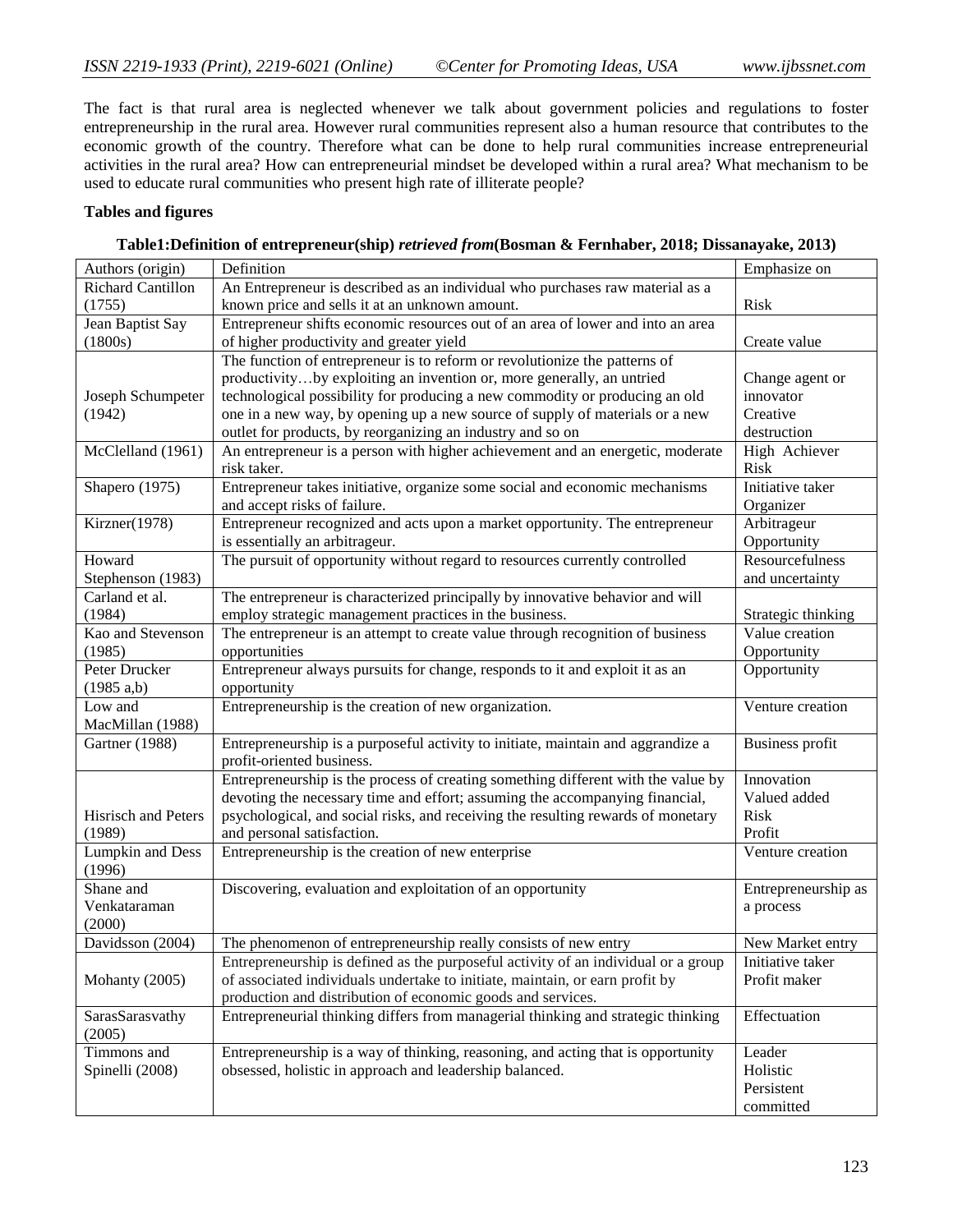Through the evaluation of the above table, we observe that seven elements or components figured in most of the definition provided by those prominent authors. Hence we should consider these seven elements while formulating a definition of entrepreneur or entrepreneurship.<br>Risk \*\*\*

Innovator \*\* initiative taker \*\* Opportunity recognition \*\*\*\* venture creation \*\* Business profit \*\*\*

value creation \*\*\*

Note: \* represent the number of times cited in the definition

## **Fig 1: Main elements cited in the definition of entrepreneur (ship) by scholars**

| 7 main                                 | <b>Opportunity recognition</b>                                  | Level 1   |
|----------------------------------------|-----------------------------------------------------------------|-----------|
| components<br>mentioned<br>by scholars | <b>Risk</b><br><b>Value creation</b><br><b>Business profit</b>  | Level $2$ |
|                                        | <b>Initiative taker</b><br><b>Venture creation</b><br>innovator | Level 3   |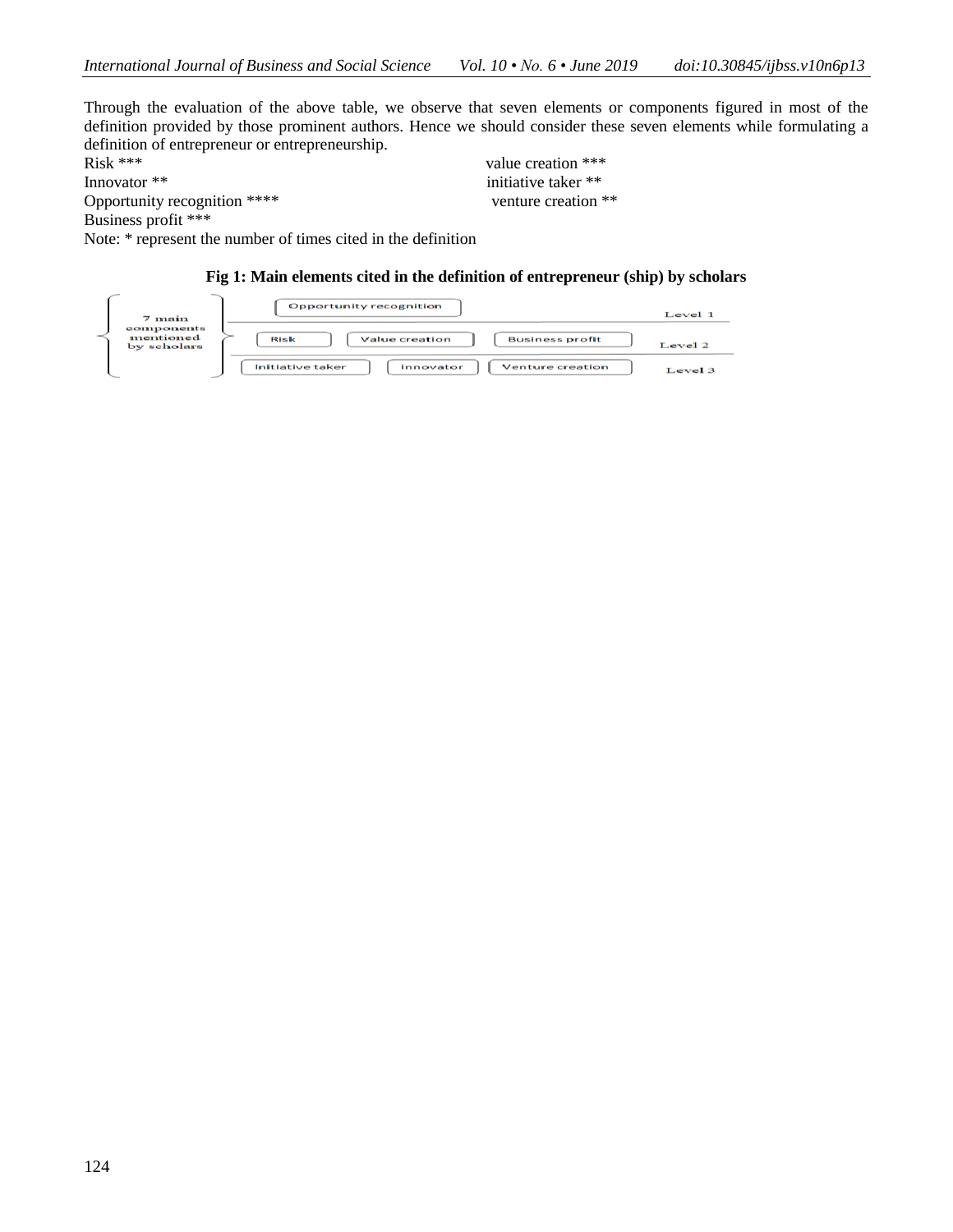| characteristics of an<br>entrepreneurial<br><b>Emergent</b><br>mindset | Authors                                                                                         |  |
|------------------------------------------------------------------------|-------------------------------------------------------------------------------------------------|--|
| Lifelong learning and openness to change                               | (Dweck et al., 1995); Putta (2014)                                                              |  |
|                                                                        | Mooradian et al. (2016)                                                                         |  |
|                                                                        | (Totem Inc., 2015). Sarasvathy (2001)                                                           |  |
|                                                                        | Stauffer (2015); Moberg et al. (2014)                                                           |  |
|                                                                        | (Taulbert and Schoeniger, 2010)                                                                 |  |
| Engagement in a complex and uncertain world                            | Dweck et al., 1995); (Sarasvathy, 2001)                                                         |  |
|                                                                        | (Totem Inc., 2015); Putta (2014)                                                                |  |
| Creative and innovative approaches to problem-solving                  | Valerio et al., 2014).                                                                          |  |
|                                                                        | (Kirton,<br>$1976$ ; (Solomon<br>Winslow,<br>1988);<br>and                                      |  |
|                                                                        | (Pizarro, 2014); Moberg et al. (2014)                                                           |  |
|                                                                        | (Mooradian et al., 2016); (Davis et al., 2016)                                                  |  |
|                                                                        | (Stauffer, 2015)                                                                                |  |
| Belief and confidence in one's own capacity and                        | Valerio et al. (2014)                                                                           |  |
| competency to be entrepreneurial                                       | (Midgley et al., 2000; Moberg et al., 2014; Mooradian et                                        |  |
|                                                                        | al., 2016);Mitchell and Shepherd (2010) Pfeifer et al.                                          |  |
|                                                                        | (2016)                                                                                          |  |
|                                                                        | (Taulbert and Schoeniger, 2010)                                                                 |  |
| Desire,<br>motivation,<br>and<br>intention<br>practice<br>to           | (Taulbert and Schoeniger, 2010); (Valerio et al., 2014)                                         |  |
| entrepreneurship and behave entrepreneurially                          | Moberg et al. (2014); (Mooradian et al., 2016)                                                  |  |
|                                                                        | (Davis et al., 2016); (Stauffer, 2015)                                                          |  |
|                                                                        | Pfeifer et al. (2016); Putta (2014)                                                             |  |
| Taking the initiative and personal responsibility for<br>actions       | (Midgley et al., 2000); (Moberg et al., 2014; Mooradian et<br>al., 2016); Pfeifer et al. (2016) |  |
|                                                                        | (Taulbert and Schoeniger, 2010); (Davis et al., 2016)                                           |  |
|                                                                        | (Stauffer, 2015); (Totem Inc., 2015                                                             |  |
| A pursuit of goal-attainment through personal mastery                  | Begley and Boyd (1986); Putta (2014)                                                            |  |
| and value-creation                                                     | (Midgley et al., 2000);(Moberg et al., 2014); (Mooradian                                        |  |
|                                                                        | et al., 2016); (Dweck et al., 1995); (Totem Inc., 2015                                          |  |
| Recognizing opportunities                                              | (Taulbert and Schoeniger, 2010; Putta, 2014)                                                    |  |
|                                                                        | Sarasvathy (2001); (Totem Inc., 2015). Davis et al. (2016)                                      |  |
| Grit and perseverance in the face of challenges                        | (Dweck et al., 1995); (Putta, 2014); Dweck (2006)                                               |  |
|                                                                        | (Moberg et al., 2014; Totem Inc., 2015; Davis et al.,                                           |  |
|                                                                        | 2016); (Mooradian et al., 2016; Duckworth et al., 2007);                                        |  |
|                                                                        | Valerio et al. (2014) ; (Sarasvathy, 2001) ; Schoeniger                                         |  |
|                                                                        | (2010); Mitchell and Shepherd (2010)                                                            |  |
| Taking risks that lead to learning, growth, and value                  | Valerio et al. (2014) and Moberg et al. (2014)                                                  |  |
|                                                                        | Sarasvathy (2001); (Caird, 1991; Cunningham and                                                 |  |
|                                                                        | Lischeron, 1991; Drucker, 1985); (Putta, 2014); (Davis et                                       |  |
|                                                                        | al., 2016); Mooradian et al. (2016);                                                            |  |
| A belief in one's ability to influence                                 | Taulbert and Schoeniger (2010); Sarasvathy (2001)                                               |  |
|                                                                        | (Moberg et al., 2014); Davis et al. (2016); Dweck (2016)                                        |  |

**Table 2: Dimensions of entrepreneurial mindset:***Adapted from***[\(Commarmond, 2017\)](#page-11-16)**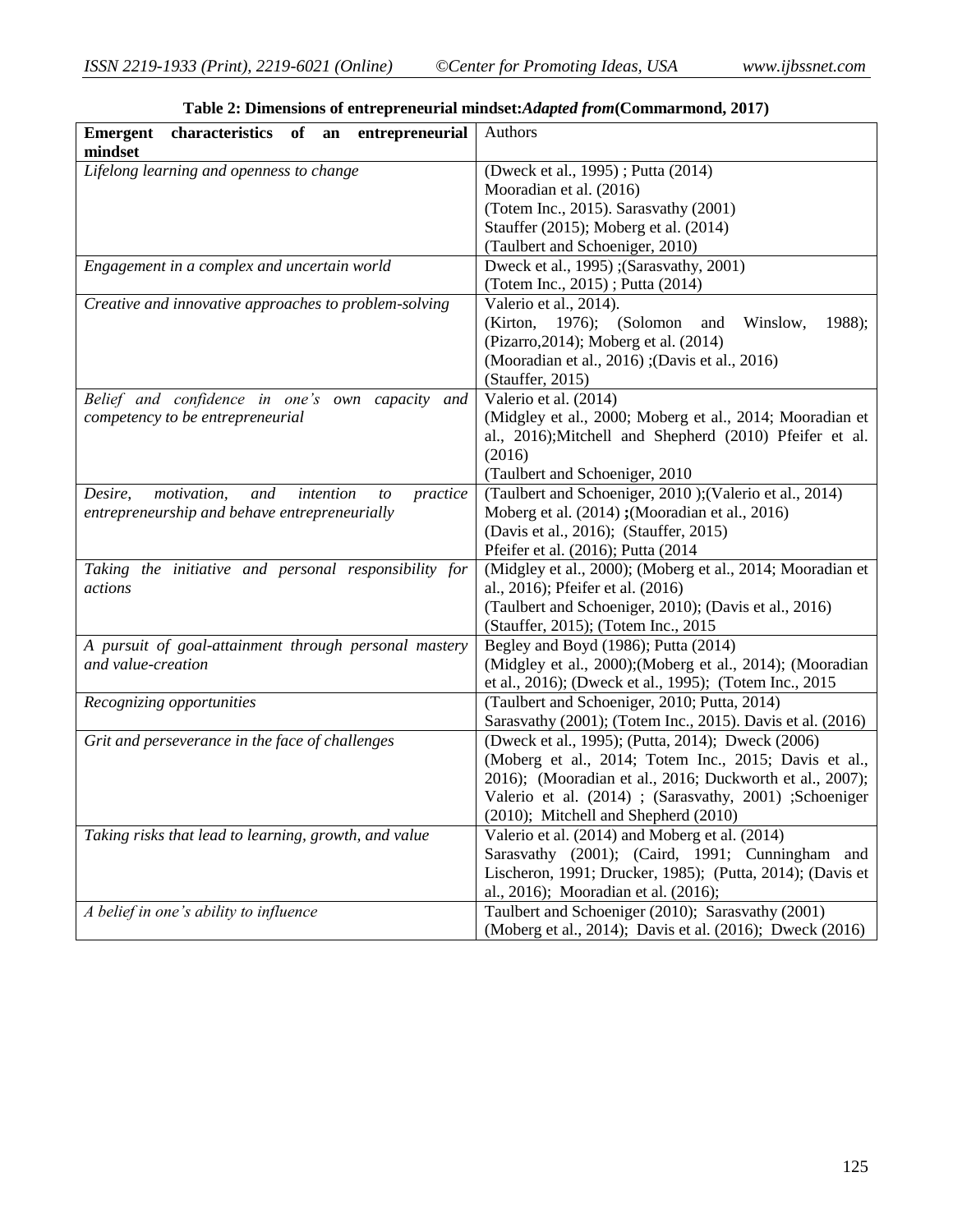| Ability to exploit contingencies (1)                               | Independence (2)                                            |  |  |
|--------------------------------------------------------------------|-------------------------------------------------------------|--|--|
| Achievement orientation (1)                                        | Initiative (2)                                              |  |  |
| Action orientation (2)                                             | Innovation (2)                                              |  |  |
| Adaptability (2)                                                   | Insane hunger to succeed (1)                                |  |  |
| Ambition (2)                                                       | Internal locus of control (4)                               |  |  |
| Antagonism (1)                                                     | Interpersonal sensitivity (1)                               |  |  |
| Autonomy (1)                                                       | Iterative $(1)$                                             |  |  |
| Benefiting others (1)                                              | Learns from criticism (1)                                   |  |  |
| Calculated risk-taking (1)                                         | Malleable behavior (1)                                      |  |  |
| Conscientiousness (2)                                              | Mastery-orientated (3)                                      |  |  |
| Consistent passion and interest (1)                                | Mediational judgement (1)                                   |  |  |
| Context of relevance: More dynamic, nonlinear, and                 | Motivation (3)                                              |  |  |
| ecological (1)                                                     |                                                             |  |  |
|                                                                    | Nature of the unknown: Focus on the controllable aspects of |  |  |
| Contextual goal-orientation (1)                                    | an                                                          |  |  |
|                                                                    | unpredictable future (1)                                    |  |  |
| Creativity and imagination (3)                                     | Need for achievement (3)                                    |  |  |
| Curiosity (1)                                                      | Need for empowerment (1)                                    |  |  |
| Dealing with uncertainty (1)                                       | Neuroticism (1)                                             |  |  |
| Decision Making: Decisions made by what one is                     | Nonconformity (1)                                           |  |  |
| willing to risk (1)                                                |                                                             |  |  |
| Decision Making: Explores what else could be                       |                                                             |  |  |
| possible                                                           | Open to collaborate and partner (1)                         |  |  |
| with given means $(1)$                                             |                                                             |  |  |
| Decision Making: Focused on the process and                        | Open to feedback (1)                                        |  |  |
| adaptable learning journey (1)<br>Desire to influence others $(3)$ |                                                             |  |  |
| Determination (2)                                                  | Open to experiences (1)<br>Opportunity recognition (2)      |  |  |
|                                                                    | Optimism (1)                                                |  |  |
| Dynamism and complexity (1)                                        | Passionate (2)                                              |  |  |
| Effectual (1)<br>Effort-oriented (2)                               |                                                             |  |  |
|                                                                    | Passion for entrepreneurship (1)                            |  |  |
| Embrace challenges (1)                                             | Persistence (4)                                             |  |  |
| Entrepreneurial identity aspiration (1)                            | Planning ahead (1)                                          |  |  |
| Entrepreneurial intention (1)                                      | Preference for a limited structure (1)                      |  |  |
| Entrepreneurial motivation (1)                                     | Probabilistic (1)                                           |  |  |
| Entrepreneurial self-efficacy (3)                                  | Recognize Patterns and Linkages (1)                         |  |  |
| Extraversion (1)                                                   | Reflective (1)                                              |  |  |
| Feeling of empowerment (1)                                         | Resilience (1)                                              |  |  |
| Finds lessons and inspiration in the success of                    |                                                             |  |  |
| others<br>(1)                                                      | Resourcefulness (2)                                         |  |  |
| Flexibility (2)                                                    | Responds rather than reacts (1)                             |  |  |
| Future-focused (1)                                                 | Risk-orientation (4)                                        |  |  |
| General self-efficacy (3)                                          | Self-belief and self-confidence related (6)                 |  |  |
| Goal-oriented (1)                                                  | Tenacious (1)                                               |  |  |
| Goals set for learning sake (1)                                    | Tolerance for failure (3)                                   |  |  |
|                                                                    | Underlying logic: To the extent, we can control the future, |  |  |
| Idea generation $(1)$                                              | we do                                                       |  |  |
|                                                                    | not need to predict it (1)                                  |  |  |

# **Table 3: Emerging characteristics of entrepreneurial mindset** *Retrieved from* **(Commarmond, 2017)**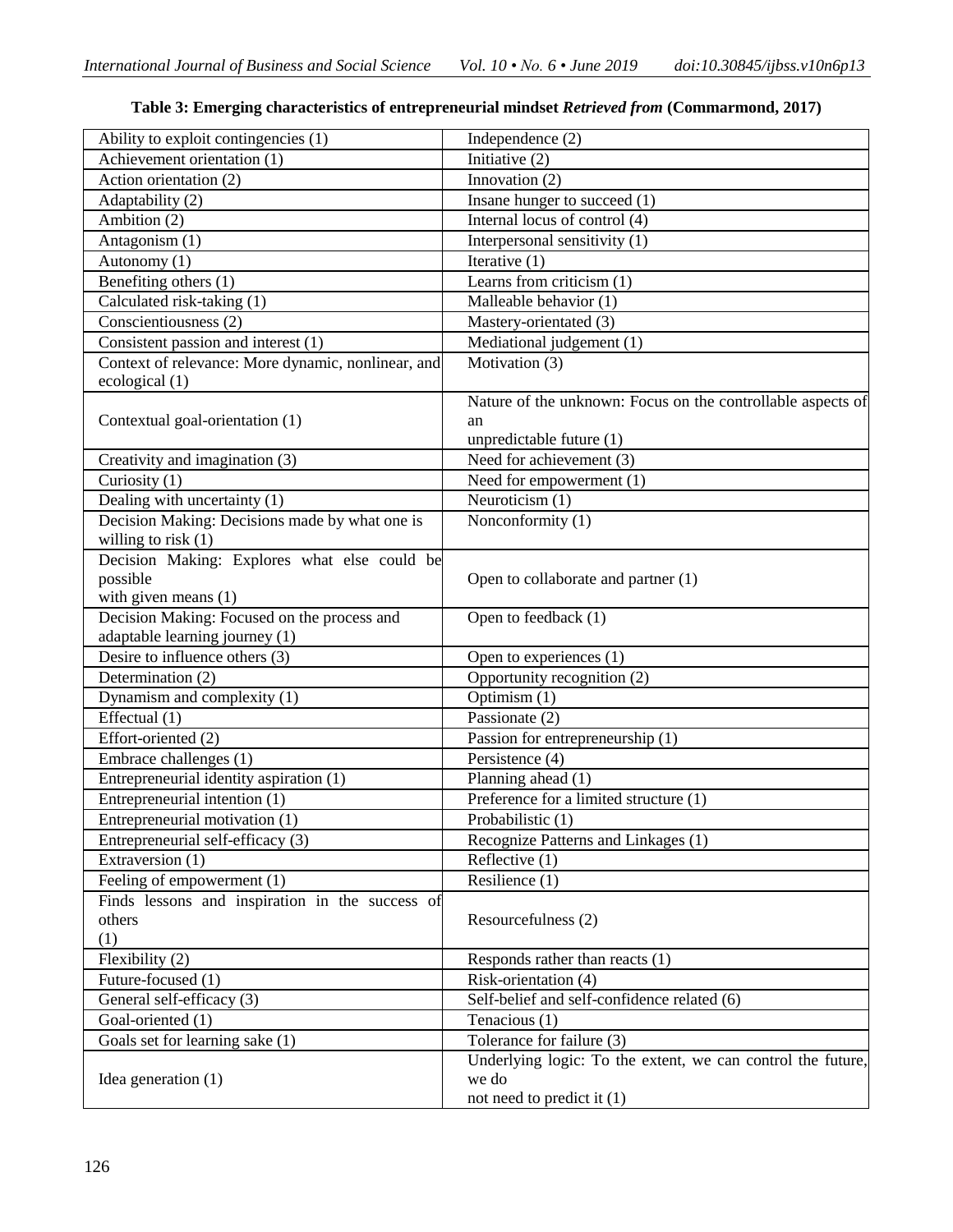#### **Project funds**

- (1) Self -organized cluster entrepreneurship behavior reform, evolution and promotion strategies study(No.16BGL028), China National Social Science Foundation;
- (2) Perception of fairness in self-organized mass entrepreneurship (4061160023), Jiangsu Province Graduate Scientific Research Innovation Project;
- (3) Interactive effect between Self-Organized Innovation and Industrial cluster, Jiangsu Province Graduate Scientific Research Innovation Project. (KYCX17\_1746).

#### *References*

- <span id="page-11-15"></span>Ahmetoglu, G., Leutner, F., & Chamorro-Premuzic, T. (2011). EQ-nomics: Understanding the relationship between individual differences in trait emotional intelligence and entrepreneurship. *Personality and Individual Differences, 51*, 1028-1033. doi: 10.1016/j.paid.2011.08.016
- <span id="page-11-0"></span>Audretsch, D. B., Kuratko, D. F., & Link, A. N. (2016). Dynamic entrepreneurship and technology-based innovation. *Journal of Evolutionary Economics, 26*(3), 603-620.
- <span id="page-11-8"></span>Baron, R. A. (2004). The cognitive perspective: a valuable tool for answering entrepreneurship's basic "why" questions. *Journal of business venture, 19*, 221-239. doi: 10.1016/S0883-9026(03)00008-9
- <span id="page-11-10"></span>Bellotti, F., Berta, R., De Gloria, A., Lavagnino, E., Antonaci, A., Dagnino, F., . . . Mayer, I. S. (2014). Serious games and the development of an entrepreneurial mindset in higher education engineering students. *Entertainment Computing, 5*(4), 357-366. doi: https://doi.org/10.1016/j.entcom.2014.07.003
- <span id="page-11-17"></span>Bosman, L., & Fernhaber, S. (2018). Teaching the Entrepreneurial Mindset to Engineers. *Springer International Publishing AG*. doi: 10.1007/978-3-319-61412-0\_2
- <span id="page-11-7"></span>Brandstätter, H. (2011). Personality aspects of entrepreneurship: A look at five meta-analyses. *Personality and Individual Differences, 51*, 222-230. doi: 10.1016/j.paid.2010.07.007
- <span id="page-11-1"></span>Bruton, G. D., Ahlstrom, D., & Obloj, K. (2008). Entrepreneurship in emerging economies: where are we today and where should the research go in the future. *Entrepreneurship Theory and Practice, 32*(1), 1-14.
- <span id="page-11-2"></span>Busenitz, L. W., West Iii, G. P., Shepherd, D. A., Nelson, T., Chandler, G. N., & Zacharakis, A. (2003). Entrepreneurship research in emergence: Past trends and future directions. *Journal of Management, 29*(3), 285-308.
- <span id="page-11-5"></span>Cantillon, R. (1755). Essai sur la nature du commerce en général, London: Fetcher Gyler Also: Edited with an English translation by Henry Higgs, London:MacMillan (1931). The manuscript was probably written around 1720 and was published after Cantillon was murdered in 1734. It is believed that he himself wrote the French and English versions.
- <span id="page-11-13"></span>Cattell, R. B., Eber, H. W., & Tatsuoka, M. M. (1970). *Handbook for the Sixteen Personality Factor Questionnaire (16PF) Champaign, IL: Institute for Personality and Ability Testing*.
- <span id="page-11-4"></span>Chinonye, l. M., & Akinlabi, M. (2014). Entrepreneurship curriculum and pedagogical challenges in captivating students" interest towards entrepreneurship education. *Research Journal of Economics and Business Studies, 4*(1), 1-111.
- <span id="page-11-16"></span>Commarmond, I. (2017). In pursuit of a better understanding of and measure for entrepreneurial mindset. Retrieved from Cape Town, South Africa. *[www.allangrayorbis.org](http://www.allangrayorbis.org/)*.
- <span id="page-11-12"></span>Costa, P. T., & McCrae, R. (1992). NEO-PI-R and NEO-FFI professional manual. Odessa, FL. *Psychological Assessment Resources*.
- <span id="page-11-6"></span>Cromie, S. (2000). Assessing entrepreneurial inclinations: Some approaches and empirical evidence. *European journal of work and organizational psychology, 9*, 7-30. doi: 10.1080/135943200398030
- <span id="page-11-14"></span>D.U.B.S. (1988). General enterprising test (GET). Durham, UK: Author.
- <span id="page-11-11"></span>Davis, H., Hall, A., & Mayer, I. S. (2016). Developing a new measure of entrepreneurial mindset: reliability, validity, and implications for practitioners. *Consulting Psychology Journal: Practice and Research, 68*(1), 21-48. doi: 10.1037/cpb0000045
- <span id="page-11-3"></span>Déry, R., & Toulouse, J.-M. (1996). Social Structuration of the Field of Entrepreneurship: A Case Study. *Canadian Journal of Administrative Sciences / Revue Canadienne des Sciences de l'Administration, 13*(4), 285-305. doi: doi:10.1111/j.1936-4490.1996.tb00739.x
- Dhliwayo, S., & Van Vuuren, J. J. (2007). 'The strategic entrepreneurial thinking imperative'.*Acta Com, 7*, 123-134.
- <span id="page-11-18"></span>Dissanayake, S. (2013). Entrepreneurship and the Entrepreneur: A Synthesis View. *MPRA*, 1-6.
- <span id="page-11-9"></span>Dweck, C. S. (2006). Mindset: The new psychology of success. *Random House, New York.*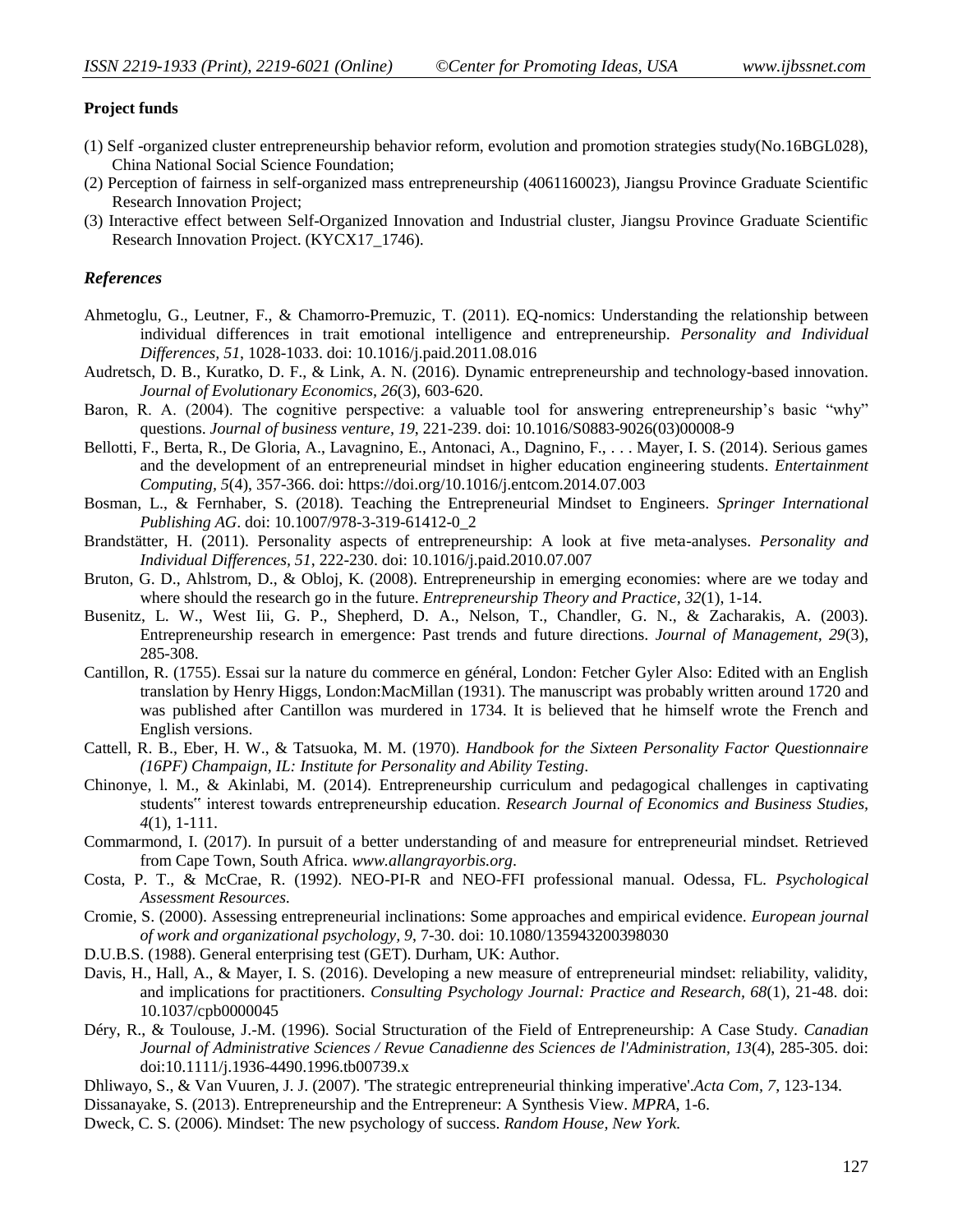<span id="page-12-6"></span>Dweck, C. S., & Leggett, E. L. (1988). A social-cognitive approach to motivation and personality. *Psychologyrevue, 95*, 256.

Faltin, G. (2007). The successful entrepreneurs start as an artist and composer:*German Industry and Commerce, Berlin*.

<span id="page-12-10"></span>Fayolle, A. (2012). Lexicon.ft.com [WWW Document]. Financ. Times Lex.

UR[Lhttp://lexicon.ft.com/Term?term=entrepreneurial-mindset](http://lexicon.ft.com/Term?term=entrepreneurial-mindset) (accessed 11.12.16).

- <span id="page-12-3"></span>Haynie, J. M., Shepherd, D., Mosakowski, E., & Earley, P. C. (2010). A situated metacognitive model of the entrepreneurial mindset. *Journal of Business Venturing, 25*(2), 217-229. doi: https://doi.org/10.1016/j.jbusvent.2008.10.001
- <span id="page-12-0"></span>Hindle, K., & Moroz, P. (2010). "Indigenous entrepreneurship as a research field: developing a definitional framework from the emerging canon".*International Entrepreneurship and Management Journal, 6*(4), 357-385.
- Ireland, R. D., Hitt, M. A., & Sirmon, D. G. (2003). A Model of Strategic Entrepreneurship: The Construct and its Dimensions. *Journal of Management, 29*(6), 963-989. doi: 10.1016/s0149-2063\_03\_00086-2
- <span id="page-12-11"></span>Johnson, D. V. (2009). *Growth Mindset as a Predictor of Smoking Cessation. Submitted in partial fulfilment of requirements for the degree doctor of philosophy in urban education* the Cleveland State University.
- Kuratko, D. F. (2002). Corporate Entrepreneurship: Entrepreneurial development within organisations. London: Thompson South Western.
- <span id="page-12-15"></span>La Guardia, D., Gentile, M., Dal Grande, V., Ottaviano, S., & Allegra, M. (2014). A Game based Learning Model for Entrepreneurship Education. *Procedia - Social and Behavioral Sciences, 141*, 195-199. doi: https://doi.org/10.1016/j.sbspro.2014.05.034
- <span id="page-12-8"></span>Leutner, F., Ahmetoglu, G., Akhtar, R., & Chamorro-Premuzic, T. (2014). The relationship between the entrepreneurial personality and the Big Five personality traits. *Personality and Individual Differences, 63*, 58-63. doi: 10.1016/j.paid.2014.01.042
- <span id="page-12-16"></span>Lindh, I., & Thorgren, S. (2015). Learning and teaching entrepreneurial mindsets: bridging research in business and education. In H. Bernice (Ed.), *Goal Setting and Personal Development: Teachers' Perspectives, Behavioral Strategies and Impact on Performance* (pp. 35-60): Nova Science Publishers, Inc.
- <span id="page-12-18"></span>Matheson, S. A. (2013). Cultivating an Entrepreneurial Mindset. *Canadian Journal of Dietetic Practice and Research, 74*(3), 146-149. doi: 10.3148/74.3.2013.146
- <span id="page-12-14"></span>Mathisen, J.-E., & Arnulf, J. K. (2013). Competing mindsets in entrepreneurship: The cost of doubt. *The International Journal of Management Education, 11*(3), 132-141. doi: https://doi.org/10.1016/j.ijme.2013.03.003
- Mauer, R., Neergaard, H., & Kirketerp, A. (2009). Self-Efficacy: Conditioning the Entrepreneurial Mindset (pp. 233- 257).
- <span id="page-12-2"></span>McGrath, R. G., & MacMillan, I. C. (2000). The Entrepreneurial Mindset. *Harvard Business School Press*.
- <span id="page-12-7"></span>Midgley, C., Kaplan, A., & Middleton, M. (2001). Performance-approach goals: Good for what, for whom, under what circumstances, and at what cost? *Journal of Educational Psychology, 93*, 77-86. doi: 10.1037/0022- 0663.93.1.77
- <span id="page-12-5"></span>Midgley, C., Maehr, M. L., Hruda, L. Z., Anderman, E., Anderman, L., Freeman, K. E., & Urdan, T. (2000). Manual for the patterns of adaptive learning scales. *Ann Arbor 1001, 48109–1259.*
- <span id="page-12-13"></span>Mitchell, G. R. (2007). Instill the entrepreneurial mindset. *Research Technology Management, 50*(6), 11-13.
- <span id="page-12-9"></span>Mitchell, R. K., Smith, B., Seawright, K. W., & Morse, E. A. (2000). Cross-Cultural Cognitions and the Venture Creation Decision. *Academy of Management Journal, 43*(5), 974-993. doi: 10.5465/1556422
- <span id="page-12-20"></span>Mullins, J. (2017). The counter-conventional mindsets of entrepreneurs. *Business Horizons, 60*(5), 597-601. doi: https://doi.org/10.1016/j.bushor.2017.05.003
- <span id="page-12-19"></span>Pfeifer, S., Sarlija, N., & Susac, M. Z. (2016). Shaping the Entrepreneurial Mindset: Entrepreneurial Intentions of Business Students in Croatia. *Journal of Small Business Management, 54*(1), 102-117. doi: 10.1111/jsbm.12133
- Pollard, V., & Wilson, E. (2014). THE "ENTREPRENEURIAL MINDSET" IN CREATIVE AND PERFORMING ARTS HIGHER EDUCATION IN AUSTRALIA. *Artivate: A Journal of Entrepreneurship in the Arts, 3*(1), 3- 22.
- <span id="page-12-4"></span>Reed, J., & Stoltz, P. G. (2011). Put your mindset to work. *Penguin UK, London*.
- <span id="page-12-17"></span>Robinson, P. B., Stimpson, D. V., Heufner, J. C., & Hunt, H. K. (1991). An attitude approach to the prediction of entrepreneurship. *Entrepreneurship Theory and Practice, 15*, 13-31.
- <span id="page-12-1"></span>Romer, P. M. (1994). The origins of endogenous growth. *Journal of Economic Perspectives, 8*(1), 3-22.
- <span id="page-12-12"></span>Rucker, D. D., & Galinsky, A. D. (2016). Growing beyond growth: Why multiple mindsets matter for consumer behaviour. *Journal of Consumer Psychology, 26*, 161-164. doi: 10.1016/j.jcps.2015.06.009